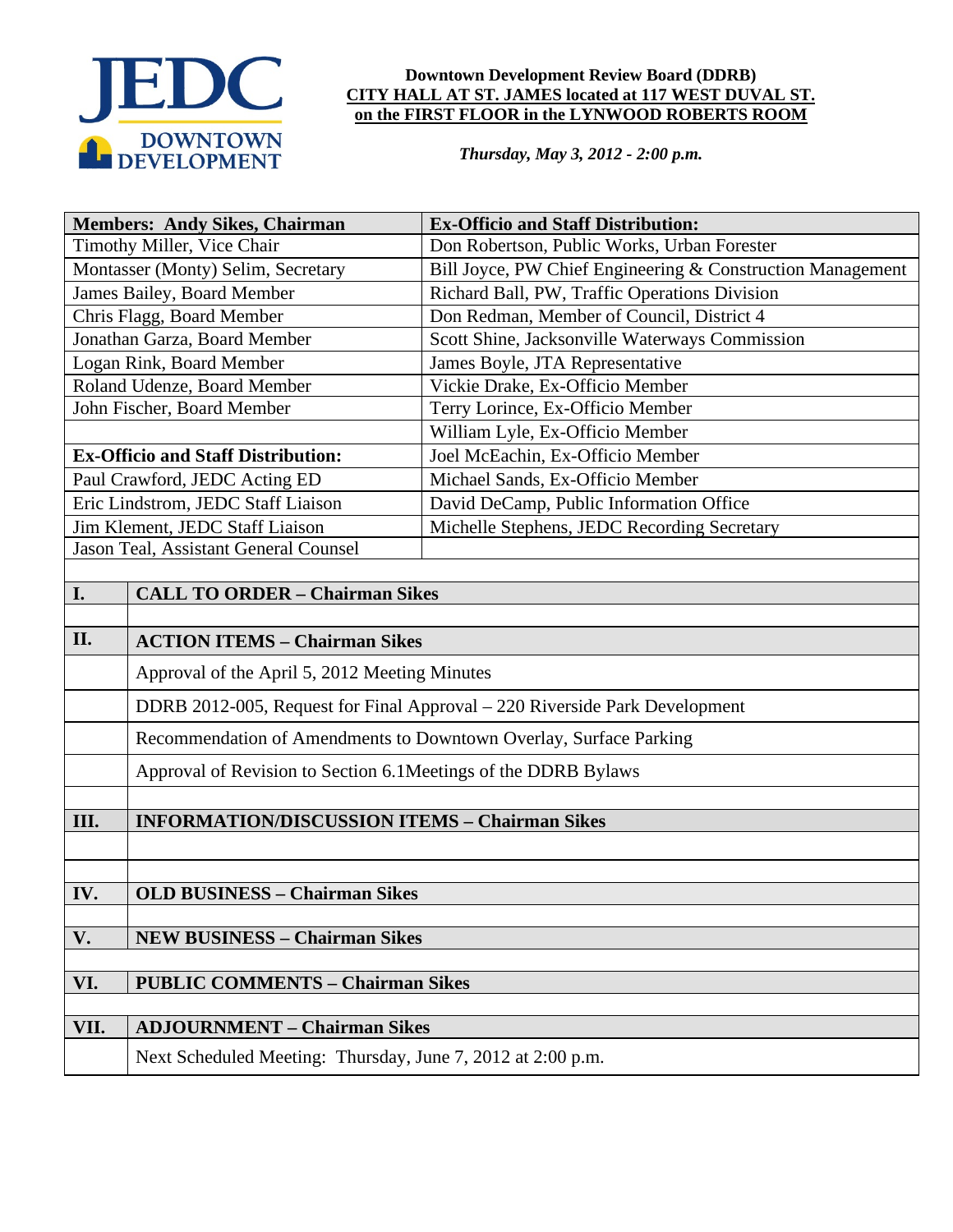

**Downtown Development Review Board (DDRB) CITY HALL AT ST. JAMES located at 117 WEST DUVAL ST. on the FIRST FLOOR in the LYNWOOD ROBERTS ROOM**

*Thursday, May 3, 2012 – 2 p.m.*

# **MEETING MINUTES**

**Board Members Present:** Chairman A. Sikes, J. Bailey, T. Miller, J. Fischer, M. Selim, and C. Flagg

**Board Members Not Present:** Logan Rink, Roland Udenze, and Jonathan Garza

**JEDC Staff Present:** Paul Crawford, Acting Executive Director; Jim Klement, Staff Liaison; Eric Lindstrom, Staff Liaison; and Michelle Stephens, Recording Secretary

**Representing Office of General Counsel:** Jason Teal and Dylan Reingold

# **I. CALL TO ORDER**

Chairman Sikes called the meeting to order at approximately 2:09 p.m.

# **II. ACTION ITEMS**

### APPROVAL OF THE APRIL 5, 2012 DDRB MEETING MINUTES

### **THE APRIL 5, 2012 DDRB MEETING MINUTES WERE APPROVED UNANIMOUSLY 6-0.**

# DDRB 2012-005, REQUEST FOR FINAL APPROVAL – 220 RIVERSIDE PARK DEVELOPMENT

Mr. Klement reviewed the project report for DDRB 2012-005, 220 Riverside Park Development dated May 3, 2012, recommending final approval for a proposed mixed use development including office/retail, residential, garage and surface parking. The proposed project received conceptual approval with conditions at the March 1, 2012 DDRB meeting. The conceptual review noted the need for deviations to the development guidelines and is therefore requesting the following:

- 1. Section 656.361.11 Build to Lines
- 2. Sec.656.361.13 Entrances from Magnolia Street
- 3. Sec.656.361.14 River Views and Height of Buildings and Structures
- 4. Sec.656.361.16 Off-Street Parking Overlay
- 5. Sec.656.361.17 Surface Parking, Trash, Storage, and Loading Area Screening and Landscape Requirements
- 6. Section 656.361.18 Transparency
- 7. Section 656.361.20 Streetscape Design Standards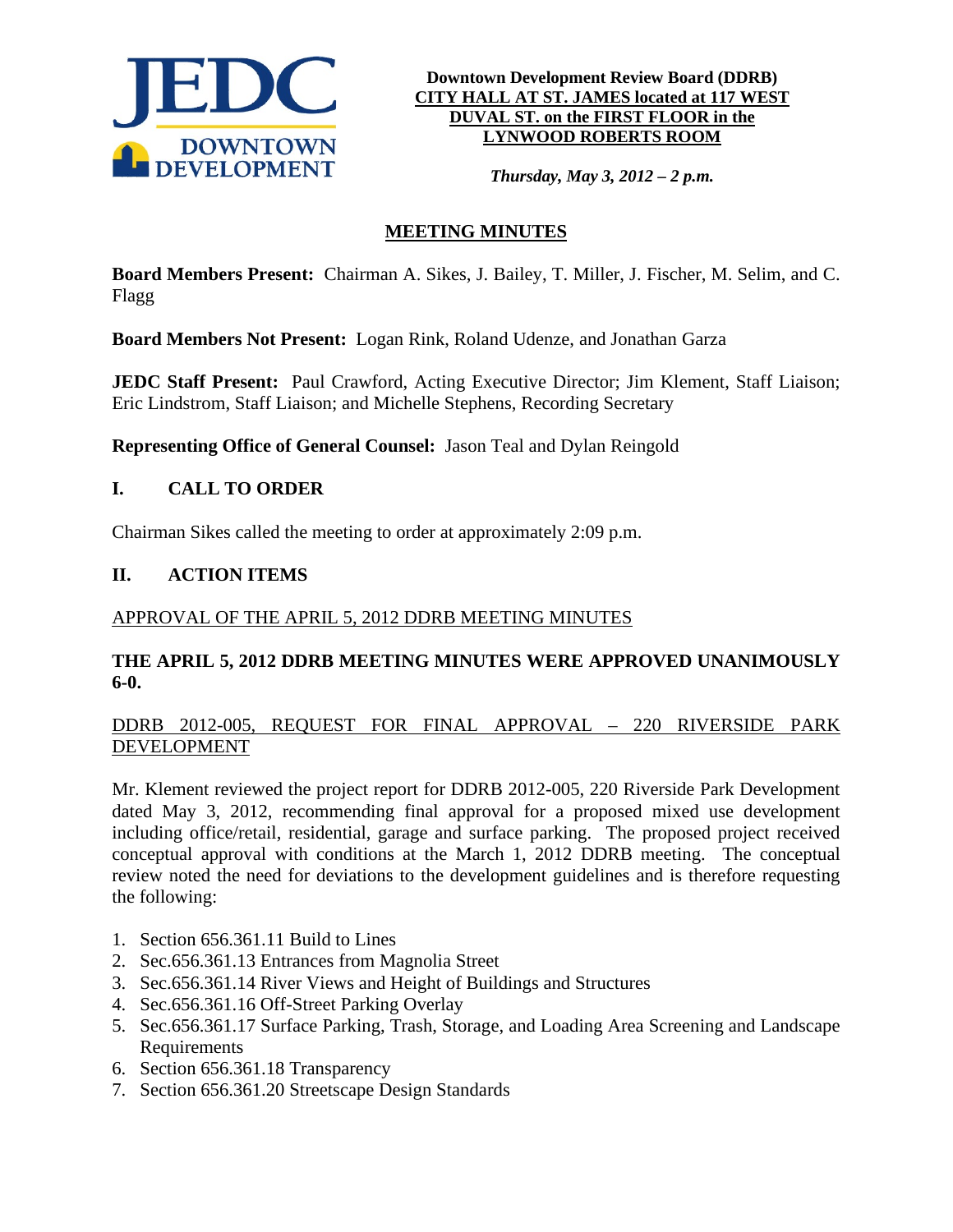Mr. Klement introduced Jason Faulkner, AIA Principal, Studio 9 Architecture, who provided an overview of the project. Mr. Faulkner noted that he would reference the proposed city park throughout his presentation, but that the park was not before the Board for consideration today.

The following were relative comments from the Board:

- Regarding the green wall advised to ensure that the detailing is sufficient to make sure that the liability of the wall can be sustained for a while. Ensure that the lack of transparency does not get looked at as a negative for the project, especially facing Riverside Avenue.
- Asked if the plaza deck and green space on the second level were part of the request for approval today.

Mr. Faulkner responded that they did not bring much related to that area because it is up off the street and not seen by the public.

**A MOTION WAS MADE BY BOARD MEMBER MILLER AND SECONDED BY BOARD MEMBER FLAGG GRANTING A DEVIATION FOR DDRB 2012-005, 200 RIVERSIDE MIXED-USE DEVELOPMENT FROM SECTION 656.361.11 BUILD TO LINES TO NOT BUILD THE BUILDINGS TO THE RIGHT-OF-WAY LINES ALLOWING A 3 FOOT SETBACK ON MAGNOLIA STREET. THE MOTION PASSED UNANIMOUSLY 6-0.** 

**A MOTION WAS MADE BY BOARD MEMBER FISCHER AND SECONDED BY BOARD MEMBER MILLER GRANTING A DEVIATION FOR DDRB 2012-005, 200 RIVERSIDE MIXED-USE DEVELOPMENT FROM SECTION 656.361.11 BUILD TO LINES TO NOT BUILD THE BUILDINGS TO THE RIGHT-OF-WAY LINES ALLOWING A 7.5 FOOT SETBACK ON RIVERSIDE AVENUE. THE MOTION PASSED UNANIMOUSLY 6-0.** 

**A MOTION WAS MADE BY BOARD MEMBER MILLER AND SECONDED BY BOARD MEMBER FISCHER GRANTING A DEVIATION FOR DDRB 2012-005, 200 RIVERSIDE MIXED-USE DEVELOPMENT FROM SECTION 656.361.13 ENTRANCES TO NOT PROVIDE PEDESTRIAN ENTRANCES TO THE BUILDING FAÇADE FACING MAGNOLIA STREET. THE MOTION PASSED UNANIMOUSLY 6-0.** 

**A MOTION WAS MADE BY BOARD MEMBER MILLER AND SECONDED BY BOARD MEMBER FLAGG GRANTING A DEVIATION FOR DDRB 2012-005, 200 RIVERSIDE MIXED-USE DEVELOPMENT FROM SECTION 656.361.14 RIVER VIEWS AND HEIGHT OF BUILDINGS AND STRUCTURES TO ALLOW A BUILDING HEIGHT OF 86 FEET. THE MOTION PASSED UNANIMOUSLY 6-0.**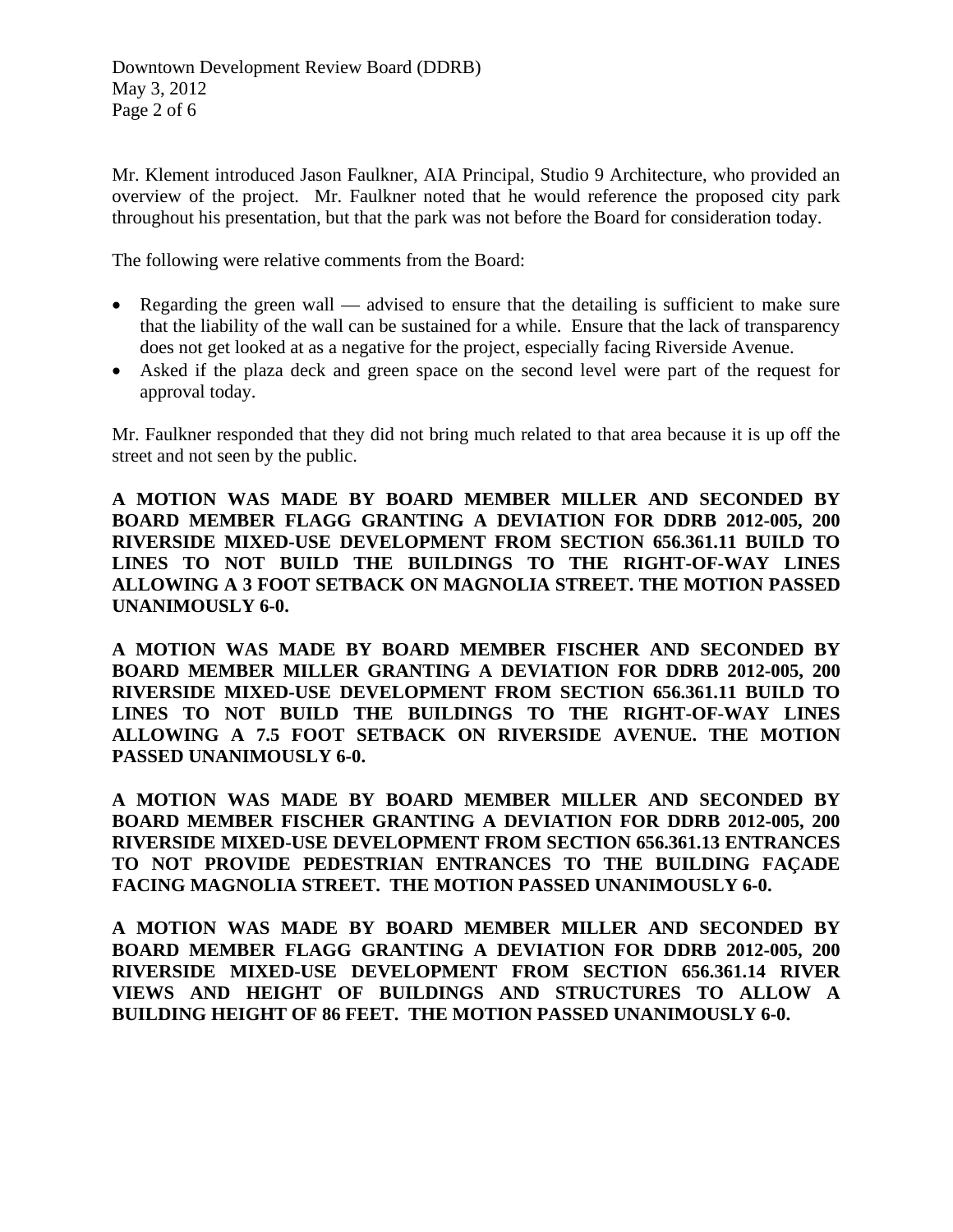**A MOTION WAS MADE BY BOARD MEMBER SELIM AND SECONDED BY BOARD MEMBER FISCHER GRANTING A DEVIATION FOR DDRB 2012-005, 200 RIVERSIDE MIXED-USE DEVELOPMENT FROM SECTION 656.361.16 OFF-SREET PARKING OVERLAY TO REDUCE THE OFF STREET PARKING REQUIREMENTS FROM THE REQUIRED 583 SPACES TO THE 446 PROVIDED. THE MOTION PASSED UNANIMOUSLY 6-0.** 

**A MOTION WAS MADE BY BOARD MEMBER FISCHER AND SECONDED BY BOARD MEMBER FLAGG GRANTING A DEVIATION FOR DDRB 2012-005, 200 RIVERSIDE MIXED-USE DEVELOPMENT FROM SECTION 656.361.17 SURFACE PARKING, TRASH, STORAGE, AND LOADING AREA SCREENING AND LANDSCAPE REQUIREMENTS TO ALLOW FOR VEHICLE MOVEMENT OFF-SITE IN PUBLIC RIGHT-OF-WAY OF MAGNOLIA STREET FOR THE TRASH AND LOADING REQUIREMENTS. THE MOTION PASSED UNANIMOUSLY 6-0.** 

**A MOTION WAS MADE BY BOARD MEMBER FISCHER AND SECONDED BY BOARD MEMBER FLAGG GRANTING A DEVIATION FOR DDRB 2012-005, 200 RIVERSIDE MIXED-USE DEVELOPMENT FROM SECTION 656.361.18 TRANSPARENCY TO NOT PROVIDE REQUIREMENTS FOR TRANSPARENCY FOR BUILDING FACADES OF THE GARAGE STRUCTURE FROM THE REQUIRED 50% TO ALLOW 0% FACING MAGNOLIA STREET. THE MOTION PASSED UNANIMOUSLY 6-0.** 

**A MOTION WAS MADE BY BOARD MEMBER FISCHER AND SECONDED BY BOARD MEMBER MILLER GRANTING A DEVIATION FOR DDRB 2012-005, 200 RIVERSIDE MIXED-USE DEVELOPMENT FROM SECTION 656.361.18 TRANSPARENCY TO NOT PROVIDE REQUIREMENTS FOR TRANSPARENCY FOR BUILDING FACADES OF THE GARAGE STRUCTURE FROM THE REQUIRED 50% TO ALLOW 0% FACING RIVERSIDE AVENUE. THE MOTION PASSED UNANIMOUSLY 6-0.** 

Board Member Flagg raised concern that all applicants should be held to the same design criteria for final review and approval. It was noted that an upper level design palate was not provided.

Mr. Klement concurred that an upper level palate was not provided for the plaza and green space.

It was suggested that the Board could add the requirement as a condition of approval pending staff review and approval.

Mr. Teal advised regarding the landscaping requirements on the upper deck that technically the role of the DDRB is to review projects from a pedestrian perspective. The Board does not have jurisdiction over what is going on within a project that is not "pedestrian viewable." However, if the applicant does not feel strongly about not having a condition on the approval that says that they will provide the landscape plan for the second floor plaza and green space area to staff for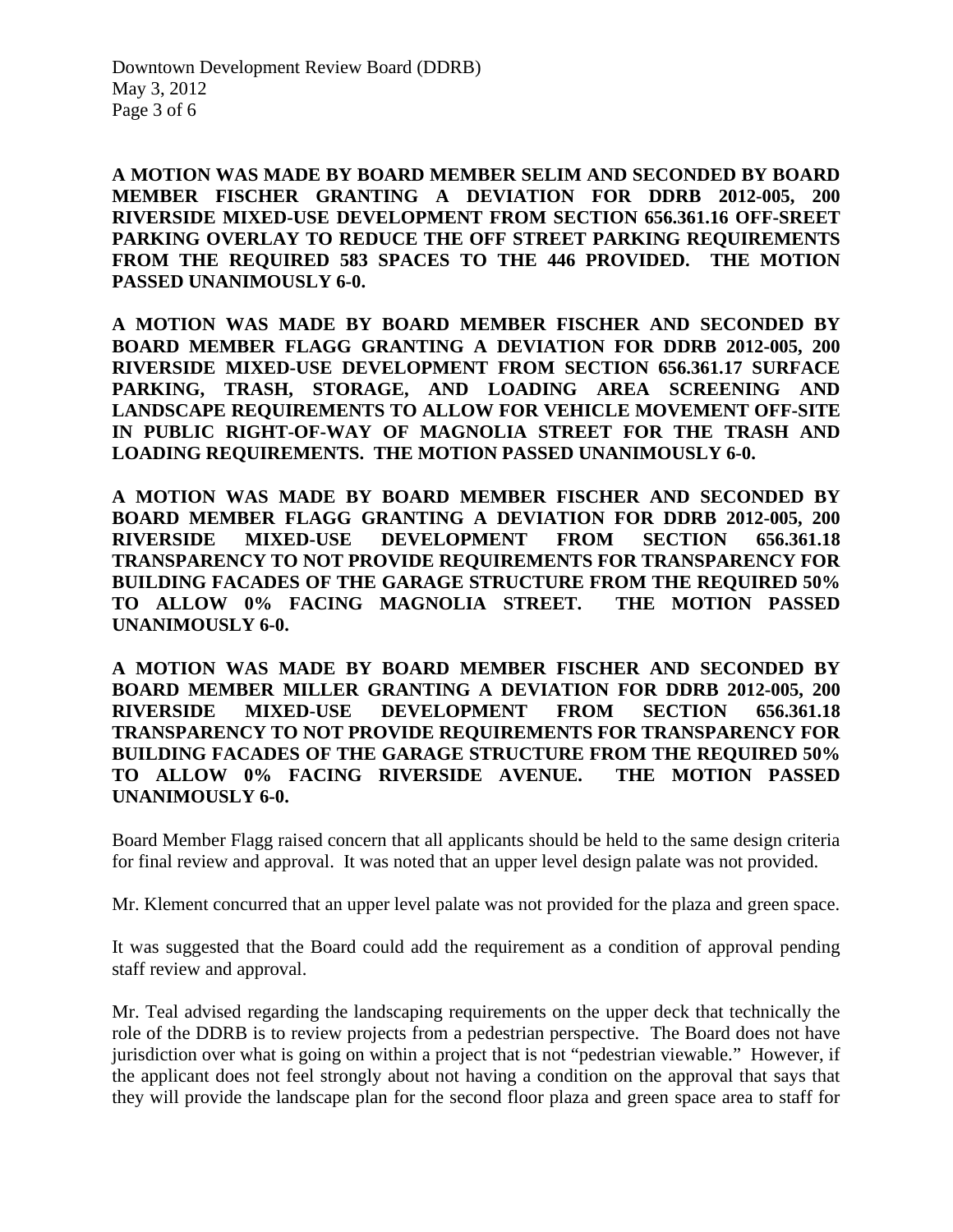Downtown Development Review Board (DDRB) May 3, 2012 Page 4 of 6

approval then that is fine. Mr. Faulkner responded that they planned to bring it before staff anyways so it was not a problem.

**A MOTION WAS MADE BY BOARD MEMBER FLAGG AND SECONDED BY BOARD MEMBER FISCHER GRANTING A DEVIATION FOR DDRB 2012-005, 200 RIVERSIDE MIXED-USE DEVELOPMENT FROM SECTION 656.361.20 TO ALLOW FOR ALTERNATIVE STREETSCAPE AND LANDSCAPE REQUIREMENTS FOR RIVERSIDE AVENUE STREETSCAPE AND REQUIRING THE DEVELOPER TO SUBMIT THE PLAZA/DECK LANDSCAPE PLANS FOR THE RESIDENTIAL SECOND STORY DEVELOPMENT FOR STAFF REVIEW AND APPROVAL PRIOR TO BUILDING PERMIT ISSUANCE. THE MOTION PASSED UNANIMOUSLY 6-0.** 

**A MOTION WAS MADE BY BOARD MEMBER MILLER AND SECONDED BY BOARD MEMBER FLAGG GRANTING FINAL APPROVAL FOR DDRB 2012-005, 220 RIVERSIDE MIXED-USE DEVELOPMENT. THE MOTION PASSED UNANIMOUSLY 6-0.**

Board Member Baily departed the meeting at approximately 3:36 p.m.

### RECOMMENDATION OF AMENDMENTS TO DOWNTOWN OVERLAY, SURFACE PARKING

Mr. Klement reviewed staff's recommendation to the City Council LUZ Committee through Mr. Dylan Reingold, Office of General Counsel, regarding proposed Ordinance 2012-234. Mr. Reingold and Jack Shad, Public Parking Officer, were both present to answer any questions.

### APPROVAL OF REVISION TO SECTION 6.1 MEETINGS OF THE DDRB BY-LAWS

Mr. Teal advised that Section 6.1 of the DDRB By-Laws currently states that "All DDRB meetings shall be held in the Board Room of the JEDC, which is currently located at 1 West Adams Street in the Police and Fire Pension Fund Building on the 2<sup>nd</sup> floor."

The office of the Jacksonville Economic Development Commission moved from the Police and Fire Pension Fund Building located at 1 West Adams Street,  $2<sup>nd</sup>$  floor at the end of March 2012 and therefore the DDRB will no longer be meeting at the Police and Fire Pension Fund Building. As such, it was recommended that Section 6.1 of the DDRB By-Laws be revised as indicated below.

**6.1 Meetings: Regular DDRB meetings are generally held at City Hall at St. James located at 117 West Duval Street on the first floor in the Lynwood Roberts Room**, and shall be open to the public. **As deemed necessary by staff, an alternate appropriate meeting place in a public facility for a meeting open to the public may be designated and will be advertised pursuant to 6.3 (Notice of Meetings).** The DDRB shall meet on the first Thursday of the month commencing at 2 p.m.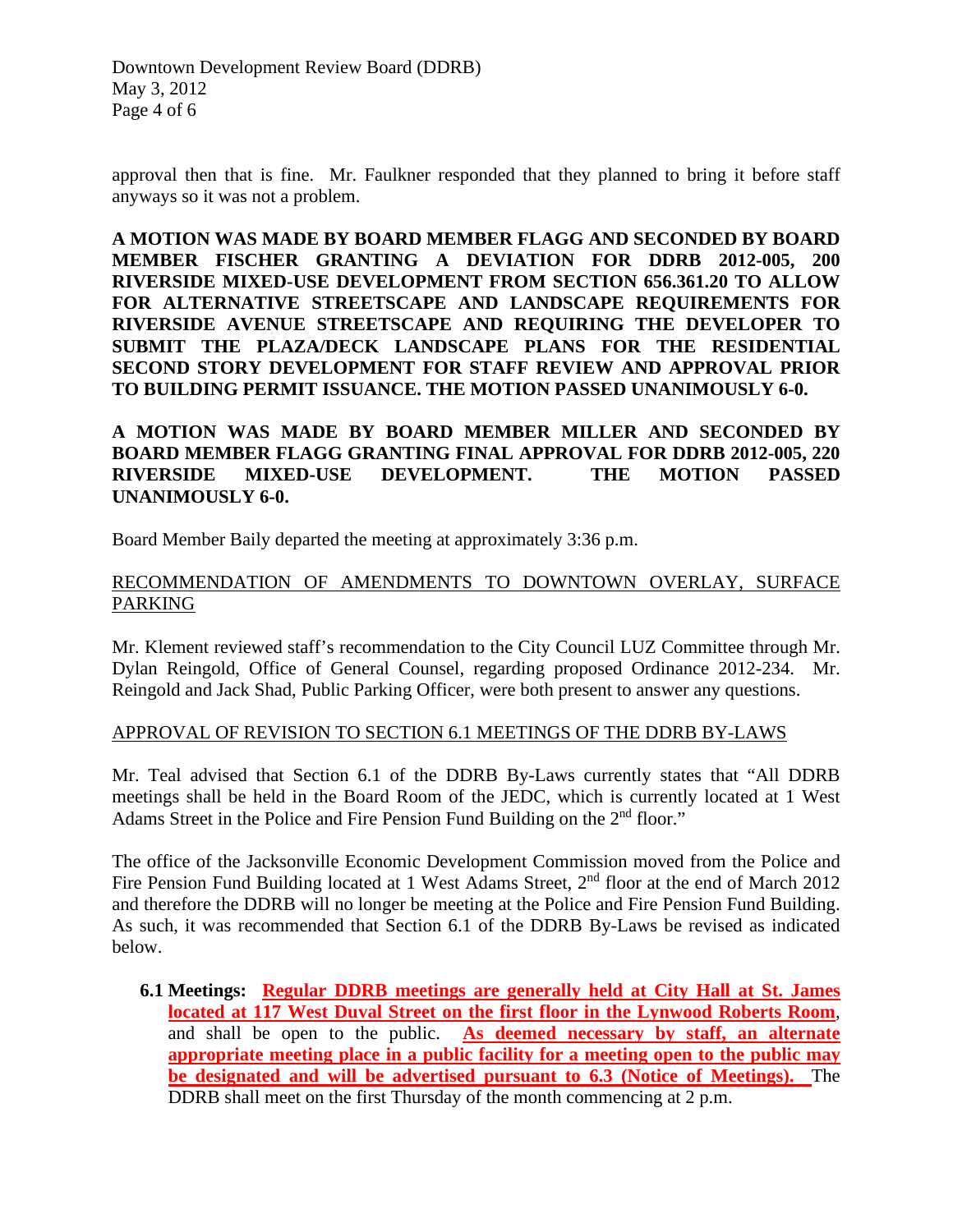**A MOTION WAS MADE BY BOARD MEMBER MILLER AND SECONDED BY BOARD MEMBER SELIM RECOMMENDING APPROVAL OF SECTION 6.1 MEETINGS OF THE DDRB BY-LAWS TO READ THAT REGULAR DDRB MEETINGS ARE GENERALLY HELD AT CITY HALL AT ST. JAMES LOCATED AT 117 WEST DUVAL STREET ON THE FIRST FLOOR IN THE LYNWOOD ROBERTS ROOM, AND SHALL BE OPEN TO THE PUBLIC. AS DEEMED NECESSARY BY STAFF, AN ALTERNATE APPROPRIATE MEETING PLACE IN A PUBLIC FACILITY FOR A MEETING OPEN TO THE PUBLIC MAY BE DESIGNATED AND WILL BE ADVERTISED PURSUANT TO 6.3 (NOTICE OF MEETINGS). THE DDRB SHALL MEET ON THE FIRST THURSDAY OF THE MONTH COMMENCING AT 2 P.M. THE MOTION PASSED UNANIMOUSLY 5-0.** 

# **III. INFORMATION/DISCUSSION ITEMS**

Board Member Miller asked what vehicle was in place that ensures comments addressed by the Board upon final approval of the project are implemented by the developer. As an example he referenced DDRB 2008-004, Wolfson Children's Hospital/Adult Tower project.

Mr. Klement responded that when the developer goes through the permitting process, staff is provided with a set of the drawings and he pulls the project file and ensures the Board's approval with conditions, etc. are included.

Mr. Teal added that it matters how the comment(s) were categorized at the meeting whether addressed as a suggestion or a mandate. A suggestion/comment is not legal bearing if it was not made a condition as part of the approval of the motion. If the Board feels strongly about something related to a project they need to ensure it is included as a condition of approval.

### **IV. OLD BUSINESS**

No old business was discussed.

# **V. NEW BUSINESS**

The Board asked staff to provide a report of projects approved that will soon meet the one year threshold.

### **VI. PUBLIC COMMENTS**

There were no comments from the public.